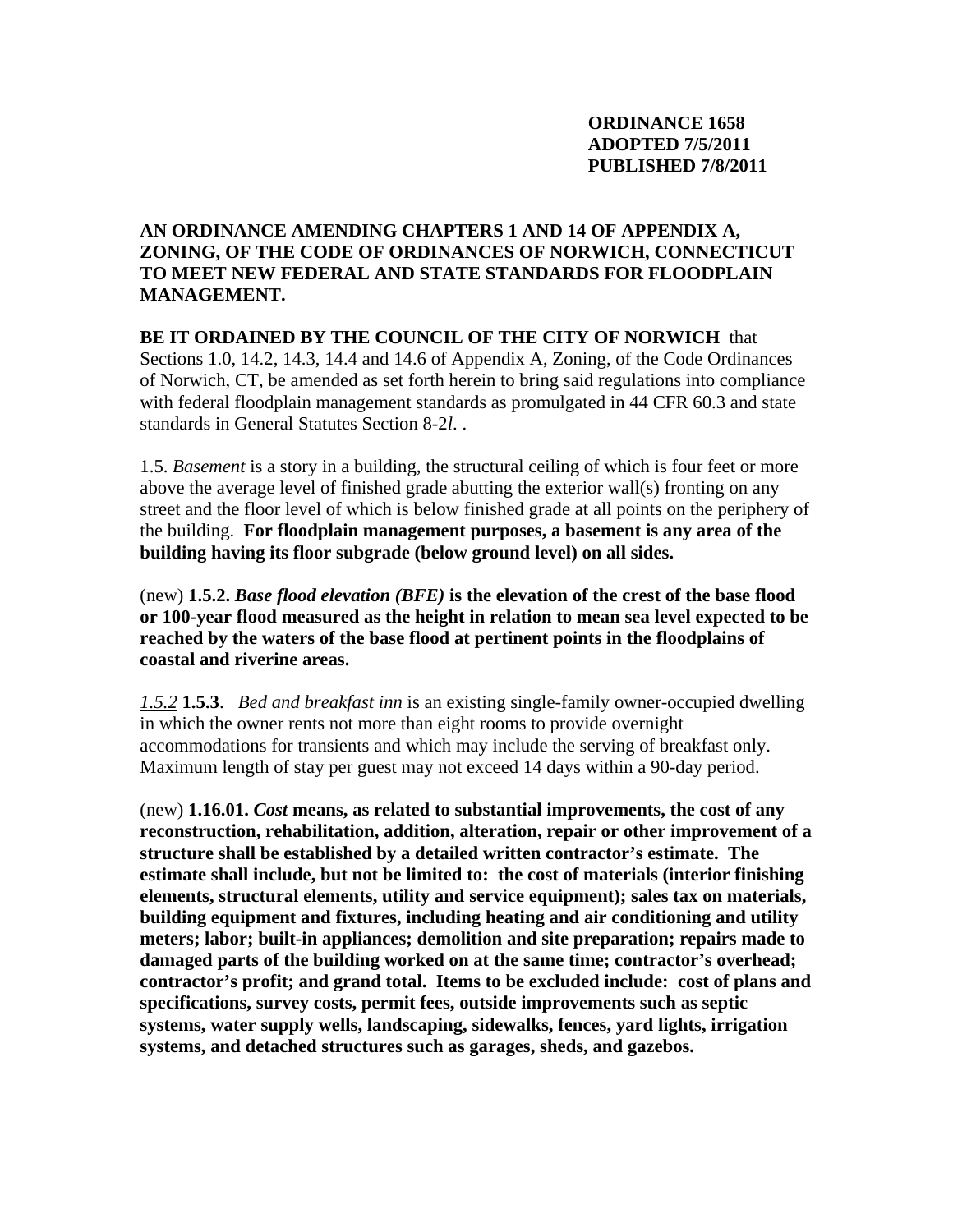1.17.1. *Development* means any manmade change to improved or unimproved real estate, including but not limited to **the construction of** buildings or other structures**; the construction of additions, alterations or substantial improvements to buildings or structures; the placement of buildings or structures;** mining, dredging, filling, grading, paving, excavation or drilling operations*.* **or storage of equipment; the storage, deposition, or extraction of materials; and the installation, repair or removal of public or private sewage disposal systems or water supply facilities.** 

(new) **1.21.01.** *Federal Emergency Management Agency* **is the federal agency that administers the National Flood Insurance Program (NFIP).** 

(new) **1.21.3.** *Flood Insurance Study (FIS)* **is the official study of a community in which the Federal Emergency Management Agency (FEMA) has conducted an examination, evaluation and determination of flood hazards and, if appropriate, corresponding water surface elevations.** 

(new) **1.21.4** *Floodplain Violation* **means a failure of a structure or other development to be fully compliant with the community's floodplain management regulations. A structure or other development without required permits, lowest floor elevation documentation, flood-proofing certificates or required floodway encroachment calculations is presumed to be in violation until such time as that documentation is provided.** 

*1.21.4.* **1.21.5** *Floodway* means the channel of a river or other watercourse and the adjacent land areas that must be reserved in order to discharge the base flood without cumulatively increasing the surface elevation more than one foot.

(new) **1.21.6.** *Functionally dependent use or facility* **is a use or facility that cannot perform its intended purpose unless it is located or carried out in close proximity to water. The term includes only docking facilities, port facilities that are necessary for the loading and unloading of cargo or passengers, and ship building and ship repair facilities. The term does not include seafood processing facilities, long-term storage, manufacturing, sales or service facilities.** 

*1.21.3***1.21.7.** *Furniture store* is a building containing a minimum of 20,000 square feet of which 90 percent of the floor space is primarily designated and used for the display and sale of major household and occasional furnishings directly to ultimate consumers.

*1.21.5***1.21.8.** *Hazardous materials, substances, and waste* means any material, substance or waste that is toxic, reactive, corrosive or ignitable, and may be determined to pose a present or potential hazard to human health or the environment when improperly treated, stored, transported, or disposed of, or otherwise managed, including hazardous substances, materials and wastes as defined in the Code of Federal Regulations, title 40 CFR, parts 261, 302.4 and 300.6, as amended, and title 49 CFR, subchapter C, part 171, as amended.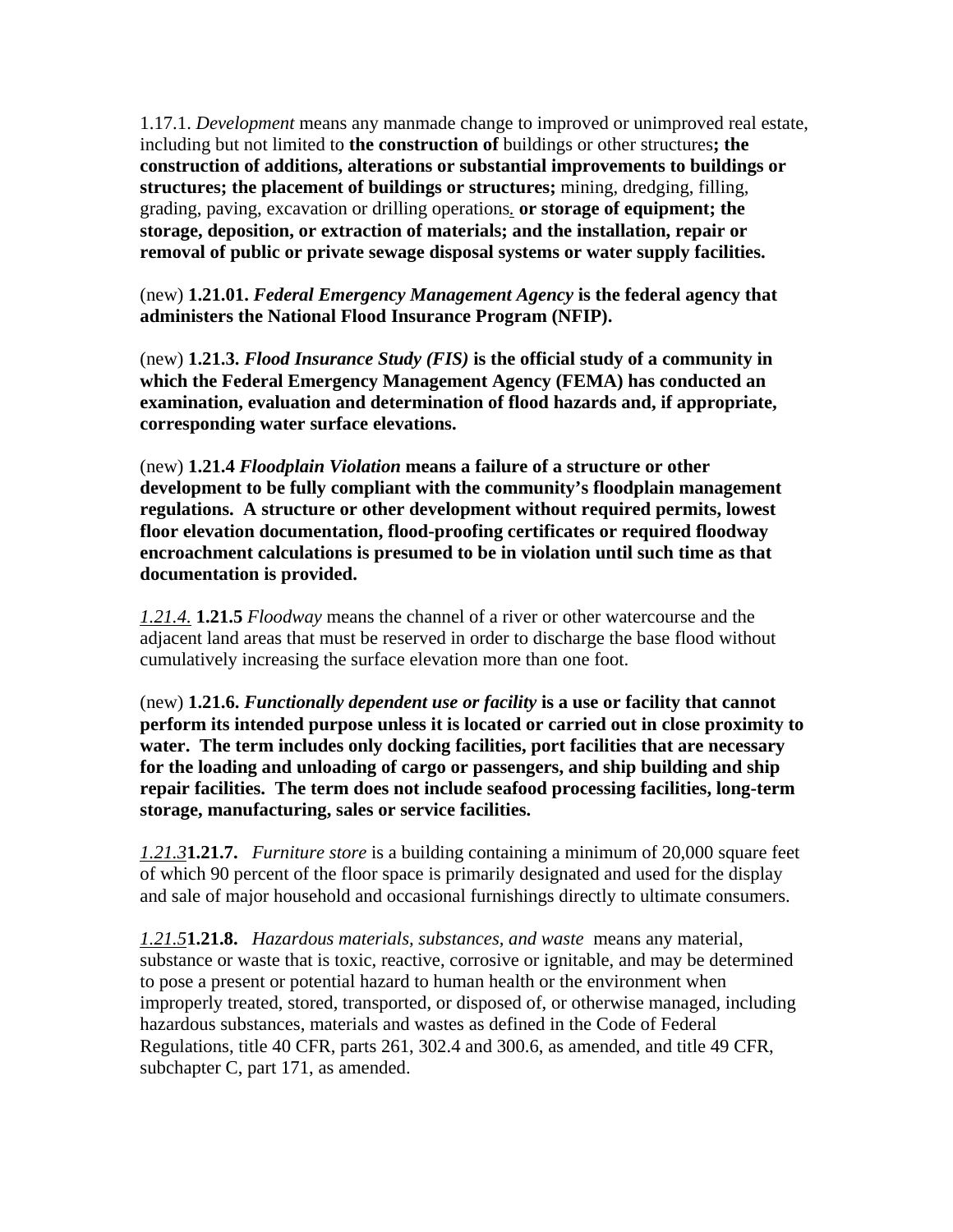(new) **1.24.1.** *Historic structure* **is any structure that is: (a) Listed individually in the National Register of Historic Places (a listing maintained by the Department of the Interior) or preliminarily determined by the Secretary of the Interior as meeting the requirements for individual listing on the National Register; (b) Certified or preliminarily determined by the Secretary of the Interior as contributing to the historic significance of a registered historic district or a district preliminarily determined by the Secretary to qualify as a registered historic district; (c) Individually listed on a state inventory of historic places in states with historic preservation programs which have been approved by the Secretary of the Interior; or (d) Individually listed on a local inventory of historic places in communities with historic preservation programs that have been certified either: (1) By an approved state program as determined by the Secretary of the Interior or (2) Directly by the Secretary of the Interior in states without approved programs.** 

1.42.1. *Lowest floor* means the lowest floor of the lowest enclosed area (including the basement). *An unfinished or flood-resistant enclosure, usable solely for parking of vehicles, building access or storage, an area other than basement area is not considered a building's lowest floor area.*

1.42.2.*Manufactured or mobile home* means a structure, transportable in one or more sections, which is built on a permanent chassis and designed to be used with or without a permanent foundation when connected to the required utilities. The term also includes park trailers, travel trailers, **recreational vehicles** and similar transportable structures placed on a site for 180 consecutive days or longer and intended to be improved property.

(new) **1.42.3.** *Market value* **of a structure, as related to substantial improvement and substantial damage, shall be determined by the most recent property tax assessment (total assessment minus land value and the value of structures not affected made prior to the start of the initial repair or improvement, or, if applicable, prior to the damage occurring, unless the property owner chooses to submit a an independent appraisal conducted by a professional appraiser no earlier than one year before the start of initial repair or improvement or, in the case of damage, within one year of the date of the damage occurring, in which case the market value of the structure prior to repair, improvement or damage shall be determined by the independent appraisal.** 

*1.42.3* **1.42.4.** *Mean sea level*, means, for purposes of the National Flood Insurance Program, the **North American Vertical Datum (NAVD) of 1988 or other datum**, to which base flood elevations shown on a community's Flood Insurance Rate Map (FIRM) are referenced.

(new) **1.42.5.** *New construction* **for purposes of floodplain management means structures for which the "start of construction" commenced on or after June 15, 1978, the effective date of the floodplain management regulations, and includes any subsequent improvements to such structures. This definition shall apply only to Chapter 14 of these regulations.**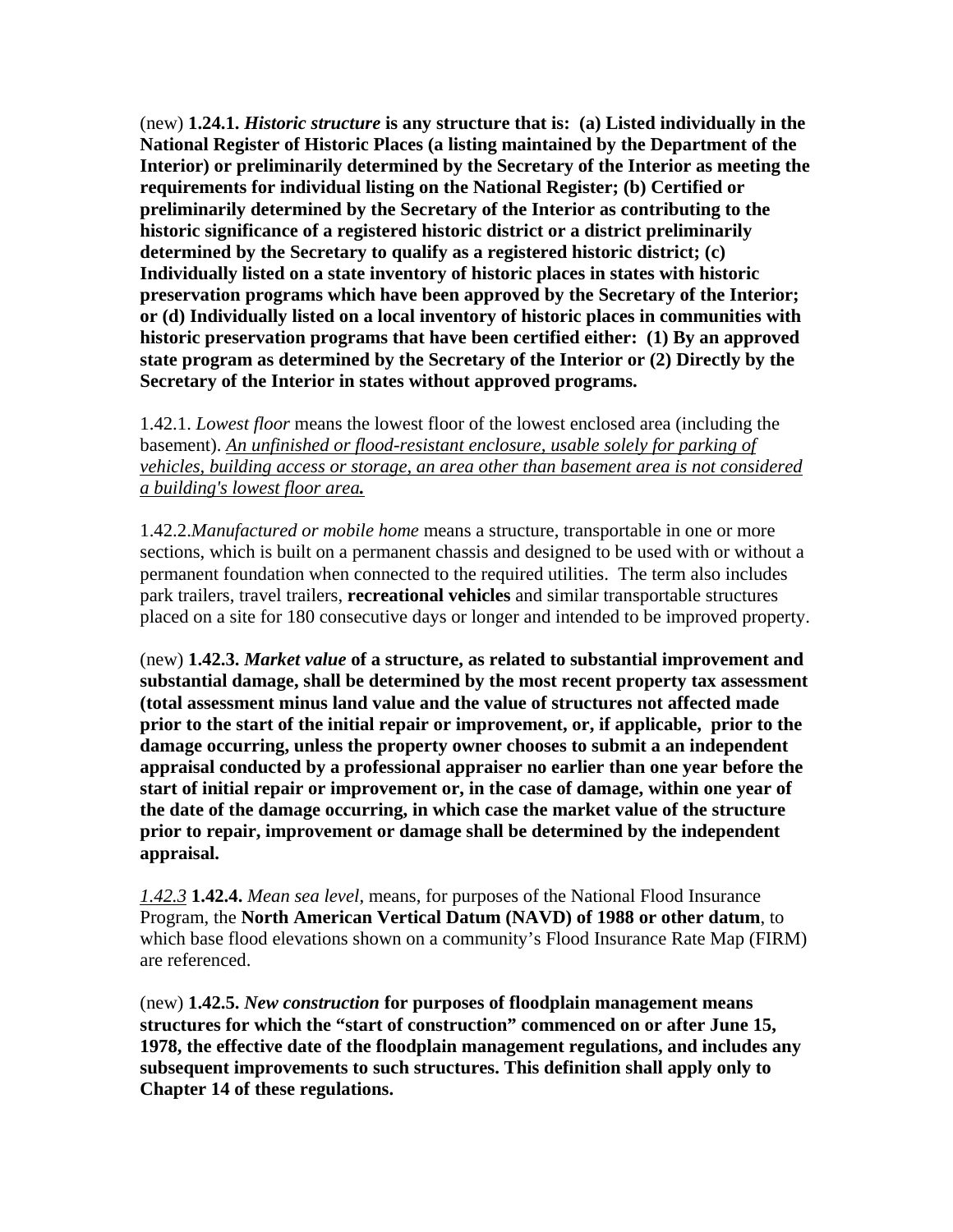(new) **1.47.02.** *Recreational vehicle* **means a vehicle which is: (a) built on a single chassis; (b) four hundred (400) square feet or less when measured at the largest horizontal projection; (c) designed to be self-propelled or permanently towable by a light duty truck; and (d) designed primarily not for use as a permanent dwelling but as a temporary living quarters for recreational, camping, travel, or seasonal use.** 

(new) **1.50.3.** *Special flood hazard area (SFHA)* **means the land in the floodplain within a community subject to a one (1) percent or greater chance of flooding in any given year. SFHAs are determined utilizing the base flood elevations (BFE) provided on the flood profiles in the Flood Insurance Study (FIS) for a community. BFEs provided on Flood Insurance Rate Map (FIRM) are only approximate (rounded up or down) and should be verified with the BFEs published in the FIS for a specific location. SFHAs include, but are not necessarily limited to, the land shown as Zones A, A1-30, AE, AO, AH on a FIRM. The SFHA is also called the Area of Special Flood Hazard.** 

*1.50.3***1.50.4**. *Start of construction* (for other than new construction or substantial improvements under the Coastal Barrier Resources Act (Pub. L. 97-348)) includes substantial improvements and means the date the building permit was issued, provided the actual start of construction, repair, reconstruction, rehabilitation, addition, placement or other improvement was within 180 days of the permit date. The actual start means either the first placement of permanent construction of a structure on a site, such as the pouring of slab or footings, the installation of piles, the construction of columns or any work beyond the stage of excavation, or placement of a manufactured home on a foundation. Permanent construction does not include land preparation, such as clearing, grading and filling; nor does it include the installation of streets and/or walkways; nor does it include excavation for a basement, footings, piers or foundations or the erection of temporary forms; nor does it include the installation on the property of accessory buildings, such as garages or sheds not occupied as dwelling units or not part of the main structure. For a substantial improvement, the actual start of construction means the first alteration of any wall, ceiling, or other structural part of a building, whether or not that alteration affects the external dimensions of the building. This definition shall apply only to Chapter 14 of these regulations.

1.54 *Structure* (see Building). **For floodplain management purposes, Chapter 14 only, a structure is a walled and roofed building which is principally above ground, including a manufactured home, a gas or liquid storage tank, or other man-made facilities or infrastructures.** 

(new) **1.54.01.** *Substantial damage* **means damage of any origin sustained by a structure, whereby the cost of restoring the structure to its pre-damaged condition would equal or exceed 50 percent of the market value of the structure before the damage occurred.**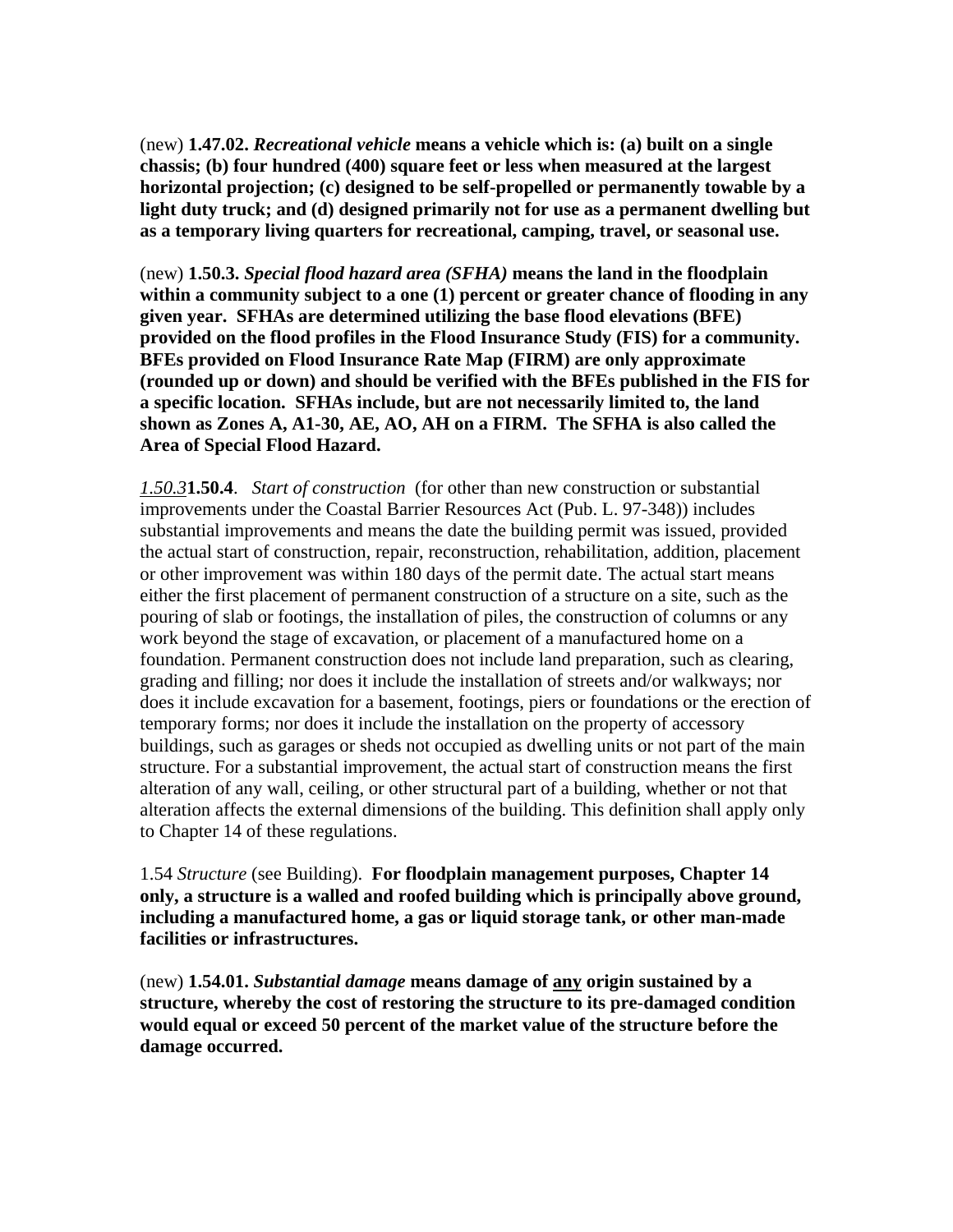1.54.1. Substantial improvement means any repair, reconstruction or improvement of a structure**, taking place during a one (1) year period,** the **cumulative** cost of which equals or exceeds 50 percent of the market value of the structure either, (a) before the improvement or repair is started, or (b) if the structure has been damaged, and is being restored, before the damage occurred. For the purposes of this definition "substantial improvement" is considered to occur when the first alteration of any wall, ceiling, floor or other structural part of the building commences, whether or not that alteration affects the external dimensions of the structure. The term does not, however, include either (1) any project for improvement of a structure to comply with existing state or local health, sanitary, or safety code specifications which are solely necessary to assure safe living conditions or (2) any alteration of a **historic** structure listed on the National Register of Historic Places or a state inventory of historic places.

## (new) **1.57.01.** *Variance* **means an exception to these regulations granted by the Zoning Board of Appeals in accordance with Chapter 19.**

*1.57.01***1.57.02.** *Water-dependent uses* are those uses and facilities which require direct access to, or location in, marine or tidal waters and which therefore cannot be located inland, including but not limited to: Marinas, recreational and commercial fishing and boating facilities, finfish and shellfish processing plants, waterfront dock and port facilities, shipyards and boat building facilities, water-based recreational uses, navigation aids, basins and channels, industrial uses dependent upon water-borne transportation or requiring large volumes of cooling or process water and which cannot reasonably be located or operated at an inland site and uses which provide general public access to marine or tidal waters. (Connecticut General Statutes Sec. 22a-93-16)

(new) **1.57.03.** *Water surface elevation* **means the height, in relation to the North American Vertical Datum (NAVD) of 1988 (or other datum, where specified), of floods of various magnitudes and frequencies in the floodplains of coastal or riverine areas.** 

### Section 14.2 Lands to be regulated by this ordinance

*This chapter shall apply to all areas of special flood hazard and floodways within the jurisdiction of the City of Norwich. The areas of special flood hazard and floodways are identified by the Federal Emergency Management Agency in its flood insurance study (FIS) or flood insurance rate map, with accompanying floodway maps and other supporting data, and any revision thereto. The designation of areas of special flood hazard and floodway shall become part of the Norwich zoning map as an overlay zoning district. The "flood boundary and floodway map" and the "flood insurance rate map" and any amendments thereto shall be declared part of this ordinance.*

**This chapter shall apply to all areas of special flood hazard and floodways identified by the Federal Emergency Management Agency (FEMA) in its Flood Insurance Study (FIS) for New London County, Connecticut, dated July 18, 2011, and accompanying Flood Insurance Rate Maps (FIRM), dated July 18, 2011, and other supporting data applicable to the City of Norwich, and any subsequent revisions**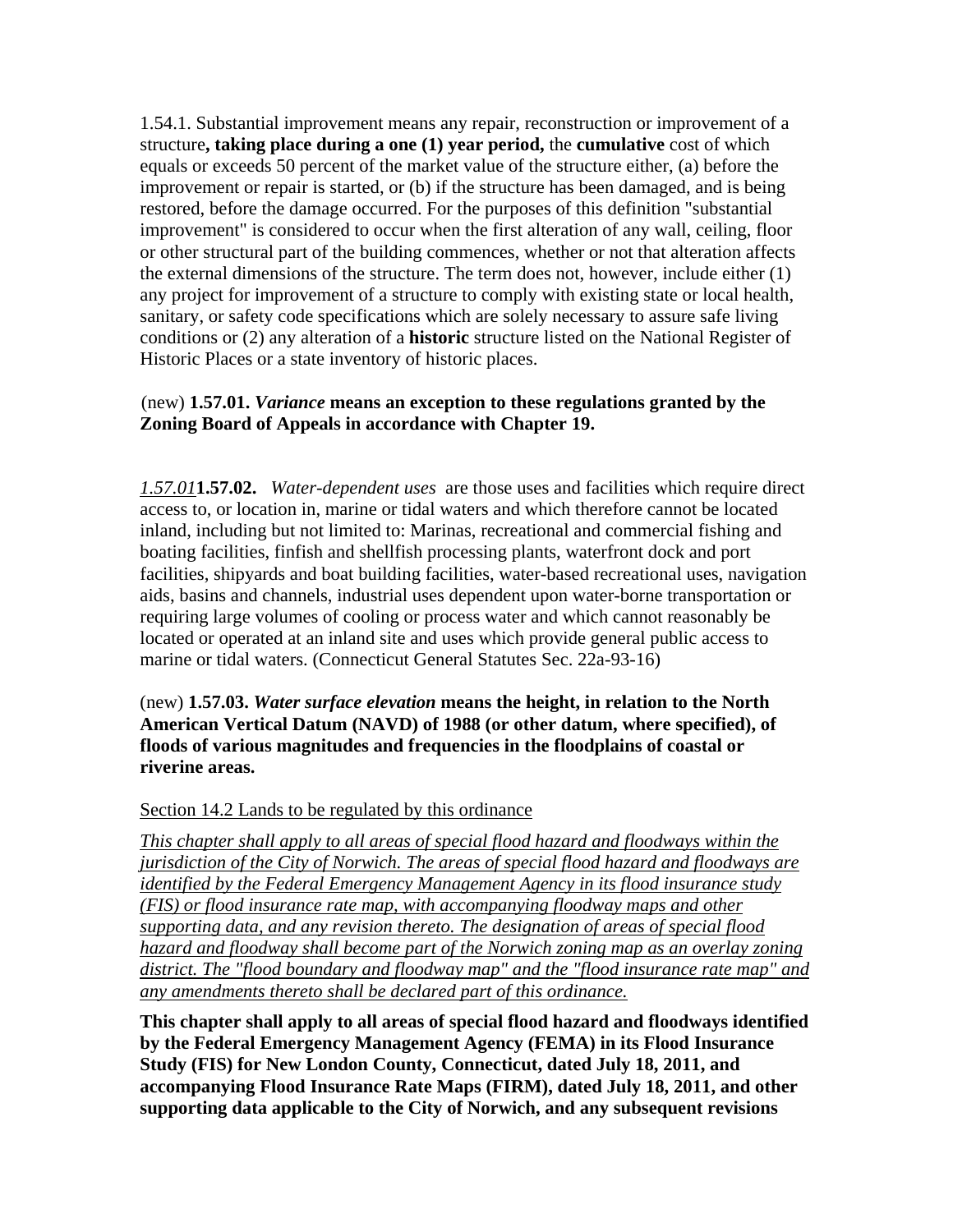**thereto, are adopted by reference and declared to be a part of these regulations. Since mapping is legally adopted by reference into this regulation it must take precedence when more restrictive until such time as a map amendment or map revision is obtained from FEMA. The area of special flood hazard includes any area shown on the FIRM as Zones A and AE, including areas designated as a floodway on a FIRM. Areas of special flood hazard are determined utilizing the base flood elevations (BFE) provided on the flood profiles in the Flood Insurance Study (FIS) for a community. BFEs provided on a Flood Insurance Rate Map (FIRM) are only approximate (rounded up or down) and should be verified with the BFEs published in the FIS for a specific location.** 

(new) **14.2.2. Floodway violation. A structure or other development without required permits, lowest floor elevation documentation, flood-proofing certificates or required floodway encroachment calculations is presumed to be in violation of this chapter until such time as all required documentation is provided to the zoning enforcement officer.** 

(new) **14.2.3 If any portion of a structure lies within the Special Flood Hazard Area (SFHA), the entire structure is considered to be in the SFHA. The entire structure must meet the construction requirements of the flood zone. The structure includes any attached additions, garages, decks, sunrooms, or any other structure attached to the main structure. Decks or porches that extend into a more restrictive flood zone will require the entire structure to meet the standards of the more restrictive zone.** 

 **a. If a structure lies within two or more flood zones, the construction standards of the most restrictive zone apply to the entire structure (i.e., V zone is more restrictive than A zone; structure must be built to the highest BFE). The structure includes any attached additions, garages, decks, sunrooms, or any other structure attached to the main structure. (Decks or porches that extend into a more restrictive zone will require the entire structure to meet the requirements of the more restrictive zone.)** 

#### Section 14.3.1

The zoning enforcement officer may require that verification of elevations be provided by the applicant and/or owner of the property. Such verification shall be determined by a land surveyor licensed in the State of Connecticut and shall be based on *National Geodetic Vertical Datum (1929)* **the North American Vertical Datum (NAVD) of 1988**.

### Section 14.3.2

(new) **(b) The zoning enforcement officer may request floodway data of an applicant for watercourses without FEMA-published floodways. When such data is provided by an applicant or whenever such data is available from any other source (whether**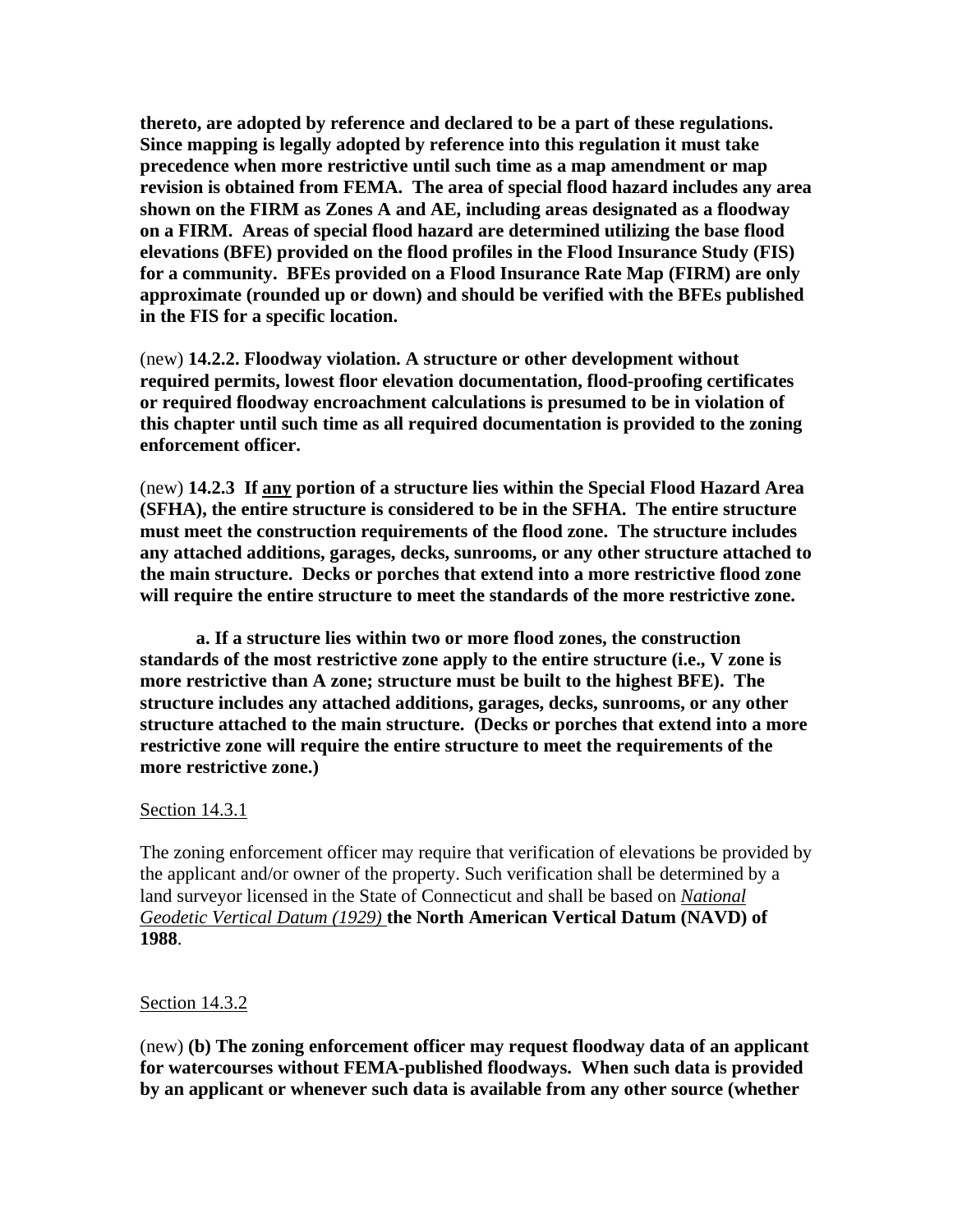**in response to the zoning enforcement officer's request or not), the zoning enforcement officer shall propose the adoption a regulatory floodway overlay zone based on the principle that the floodway must be able to convey the waters of the base flood without increasing the water surface elevation more than one (1.0) foot at any point within the community.** 

### Section 14.4.2 (a)

(a) Encroachments, including fill, new construction, substantial improvements and other development unless certification, with supporting technical data, by a professional engineer registered in the State of Connecticut is provided demonstrating**, through hydrologic and hydraulic analyses performed in accordance with standard engineering practice,** that encroachments shall not result in any **(0.00 feet)** increase in flood levels during occurrence of the base flood discharge.

(new) **(c) New construction, substantial improvements and repair to structures that have sustained substantial damage cannot be constructed or located entirely or partially over water unless the structure is a functionally dependent use or facility.** 

### Section 14.6.1(d)

(d) Structures otherwise permitted in the zoning district in which the floodplain is located, provided that:

1. All new construction and substantial improvements of residential structures, including manufactured **or mobile** homes, shall have the lowest floor (including the basement) elevated 1 1/2 feet above the base flood *level* **elevation (BFE)**. **All residential structures, including manufactured or mobile homes, to be repaired as a result of substantial damage, shall be elevated so that the bottom of the lowest floor is at or above the base flood elevation (BFE).**

2. All new construction and substantial improvements of nonresidential structures**, including mixed use structures,** shall:

 a. Have the lowest floor (including the basement) elevated 1 1/2 feet above the base flood *level* **elevation (BFE)**; or

 b. Together with attendant utilities and sanitary facilities, be designed so that the structure is flood proofed 1 1/2 feet above the base flood *level* **elevation (BFE)**, with walls substantially impermeable to the passage of water and with structural components having the capability of resisting hydrostatic and hydrodynamic loads and effects of buoyancy. A professional engineer or architect licensed in the State of Connecticut shall certify to the commission on the city plan and the building inspector that the construction of the building will comply with this section and other requirements outlined in the building code for the construction of buildings in a floodplain.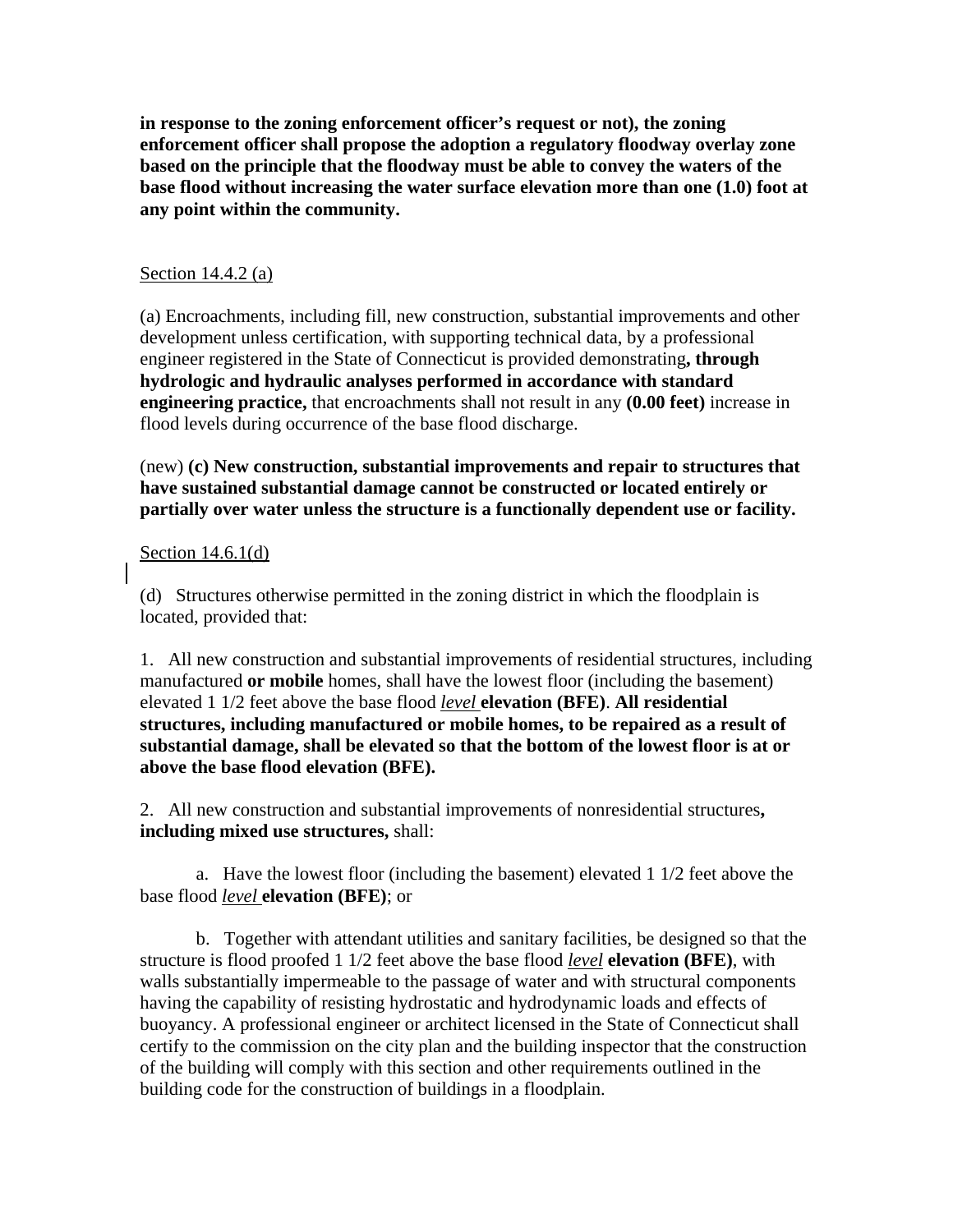#### Section 14.6.2.

*(a) All uses, fill, structures or other encroachments, including, but not limited to, fill, excavation, deposition, construction, substantial improvements, storage of materials, or equipment, whether permanent or temporary, shall not be permitted when such encroachments, acting alone or in combination with existing or future uses, unduly affect the efficiency or capacity of the floodplain. One hundred percent compensatory flood storage shall be provided, on-site or off-site, for all encroachment within the floodplain. It shall be demonstrated by technical data, prepared by a professional engineer licensed in the State of Connecticut, that the proposed compensatory storage shall counterbalance, at the same flood frequency, the encroachment within close proximity to the development.* 

(a) The water holding capacity of the floodplain, except those areas which are tidally influenced, shall not be reduced. Any reduction caused by filling, excavation, deposition, new construction, substantial improvements involving an increase in the footprint to the structure, storage of materials or equipment, whether permanent or temporary, shall be compensated for by deepening and/or widening of the floodplain. Storage shall be provided on-site, unless easements have been gained from adjacent property owners; it shall be provided within the same hydraulic reach and a volume not previously used for flood storage; it shall be provided within the same hydraulic reach and a volume not previously used for flood storage, it shall be hydraulically comparable and incrementally equal to the theoretical volume of flood water at each elevation, up to and including the 100-year flood elevation, which would be displaced by the proposed project. Such compensatory volume shall have an unrestricted hydraulic connection to the same waterway or water body. This standard shall be demonstrated by technical data, prepared by a professional engineer licensed in the State of Connecticut. Compensatory storage can be provided off-site if approved by the municipality.

 Within the floodplain, except those areas which are tidally influenced, as designated on the Flood Insurance Rate Map (FIRM) for the community, encroachments resulting from filling, new construction or substantial improvements involving an increase in footprint of the structure, are prohibited unless the applicant provides certification by a registered professional engineer demonstrating, with supporting hydrologic and hydraulic analyses performed in accordance with standard engineering practice, that such encroachments shall not result in any (0.00 feet) increase in flood levels (base flood elevation). Work within the floodplain and the land adjacent to the floodplain, including work to provide compensatory storage shall not be constructed in such a way so as to cause an increase in flood stage or flood velocity.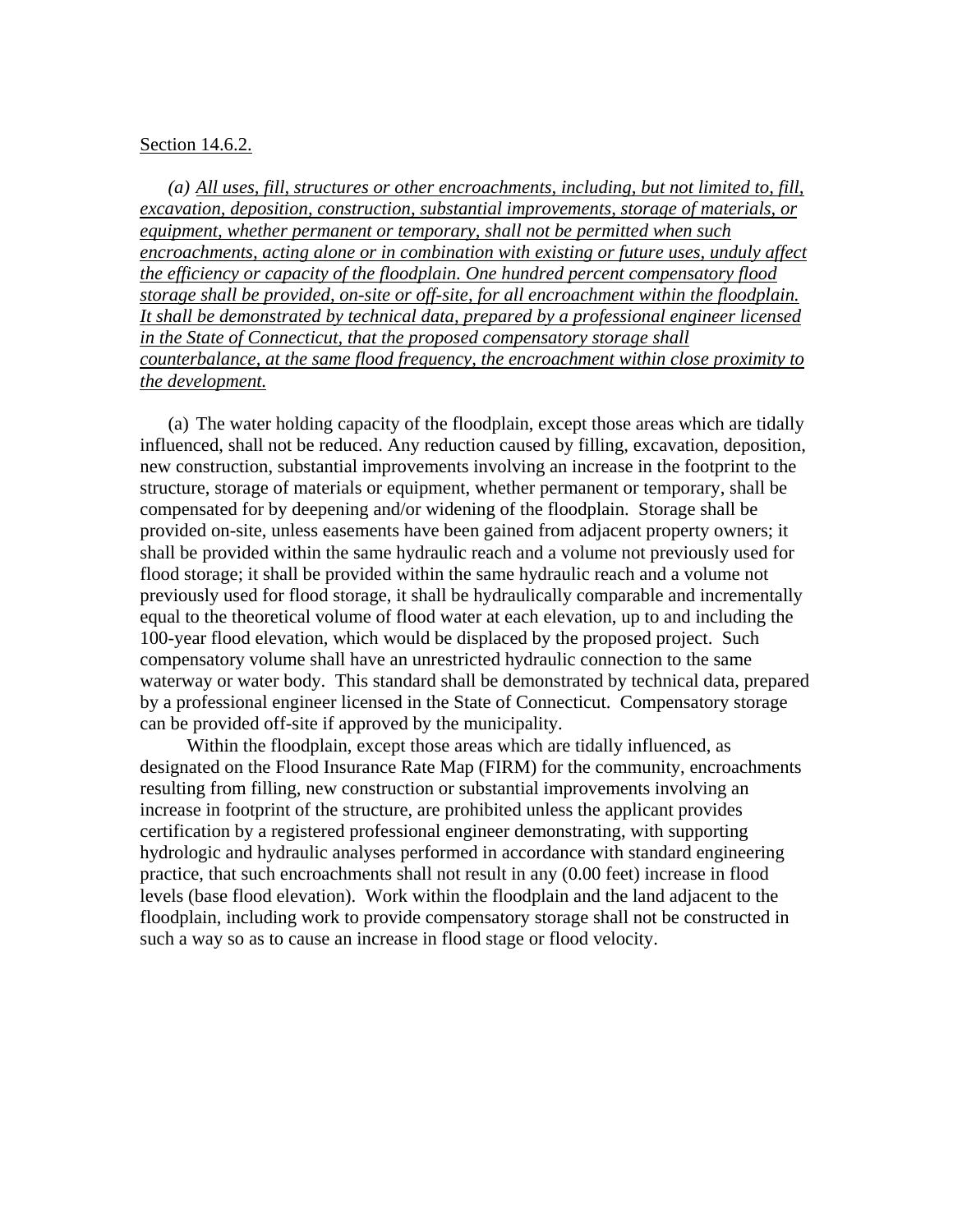(e) New sanitary sewage systems shall be designed to minimize or eliminate infiltration of floodwaters into the system and discharge from the system into floodwaters. **New and replacement water supply systems shall be designed to minimize or eliminate infiltration of flood waters into the system. On-site waste disposal systems shall be located and constructed to avoid impairment to them or contamination from them during flooding.** 

### Section 14.6.3

(new) **(c) A copy of any necessary federal and state permit applications. Prior to construction, the applicant shall provide documentation to the zoning enforcement officer to assure that all necessary permits have been received. Copies of such permits shall be maintained on file with the application submitted under this section.** 

## Section 14.6.7

(c) Upon the granting of the variance, the zoning board of appeals shall notify the applicant in writing that:

(1) The granting of the variance to construct a structure below the base flood level will result in increased premium rates for flood insurance **up to amounts as high as \$25 for \$100 of insurance coverage.**;

(e) The zoning board of appeals shall maintain a record of all variances granted, including justification for their issuance and report **any variance to the Federal Emergency Management Agency (FEMA) in its biennial report**.

# **Bold is added** - *italicized and underlined is deleted*

Purpose: To revise regulations for development in designated FEMA floodplains that meet or exceed the minimum federal standards of 44 CFR 60.3 and new state requirements as necessary for Norwich to remain eligible to participate in the National Flood Insurance Program (NFIP).

> Peter Albert Nystrom Mayor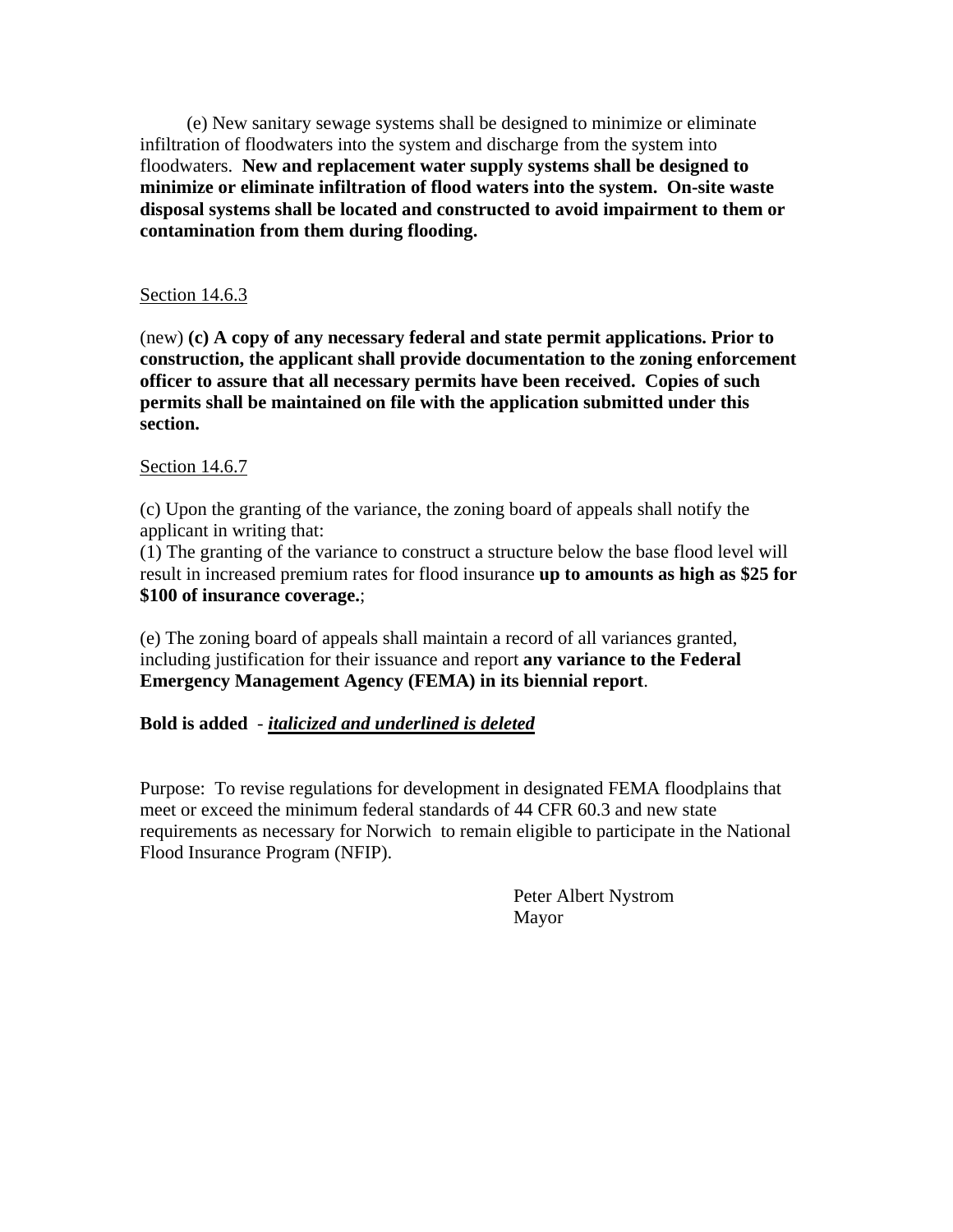# **ORDINANCE 1659 ADOPTED 7/5/2011 PUBLISHED 7/8/2011**

## **AN ORDINANCE AMENDING CHAPTER 12, MOBILE HOMES AND MOBILE HOME PARKS, OF THE CODE OF ORDINANCES OF NORWICH, CONNECTICUT TO MEET NEW FEDERAL AND STATE STANDARDS FOR FLOODPLAIN MANAGEMENT.**

**BE IT ORDAINED BY THE COUNCIL OF THE CITY OF NORWICH** that the title and Sections 12.1, 12.2, 12.9 and 12.10 of Chapter 12, Mobile Homes and Mobile Home Parks, of the Code Ordinances of Norwich, CT, be amended as set forth herein to bring said regulations into compliance with federal floodplain management standards as promulgated in 44 CFR 60.3.

Chapter 12 – Mobile **(Manufactured)** Homes and Mobile Home Parks

Sec. 12-1. - Definitions.

For the purpose of this chapter, certain words shall have the following meanings:

(c) Trailer **or Recreational Vehicle** shall be deemed a trailer, motorcoach, converted bus, pickup camper, or vehicles used for sleeping or living quarters but which is self-contained with running water, bath facilities, flush toilet and appropriate sanitary connections, **and designed primarily not for use as a permanent dwelling but as a temporary living quarters for recreational, camping, travel, or seasonal use.** 

(d) Mobile **(Manufactured)** home shall be deemed to be a unit similar to a trailer or any vehicle used for sleeping or living quarters but which is equipped with running water, bath facilities, flush toilet and appropriate sanitary connections. Living units of a hinged or collapsible nature which are transported to the site of erection by mobile means or those which are premade in two half sections that are set up on a temporary or permanent foundation and later fastened together are to be classified as mobile homes and are to be subject to the requirements of this chapter.

(e) Mobile **(Manufactured)** home park **or subdivision** shall mean privately owned land upon which two or more mobile homes are or are intended to be used and occupied as sleeping or living quarters.

**(f) Special Flood Hazard Area, Base Flood Elevation, Substantial Improvement and Substantial Damage shall mean as defined in Appendix A to the Code of Ordinances (Zoning).** 

Sec. 12-2. - Occupation of trailers, maintenance of trailer parks prohibited; exception.